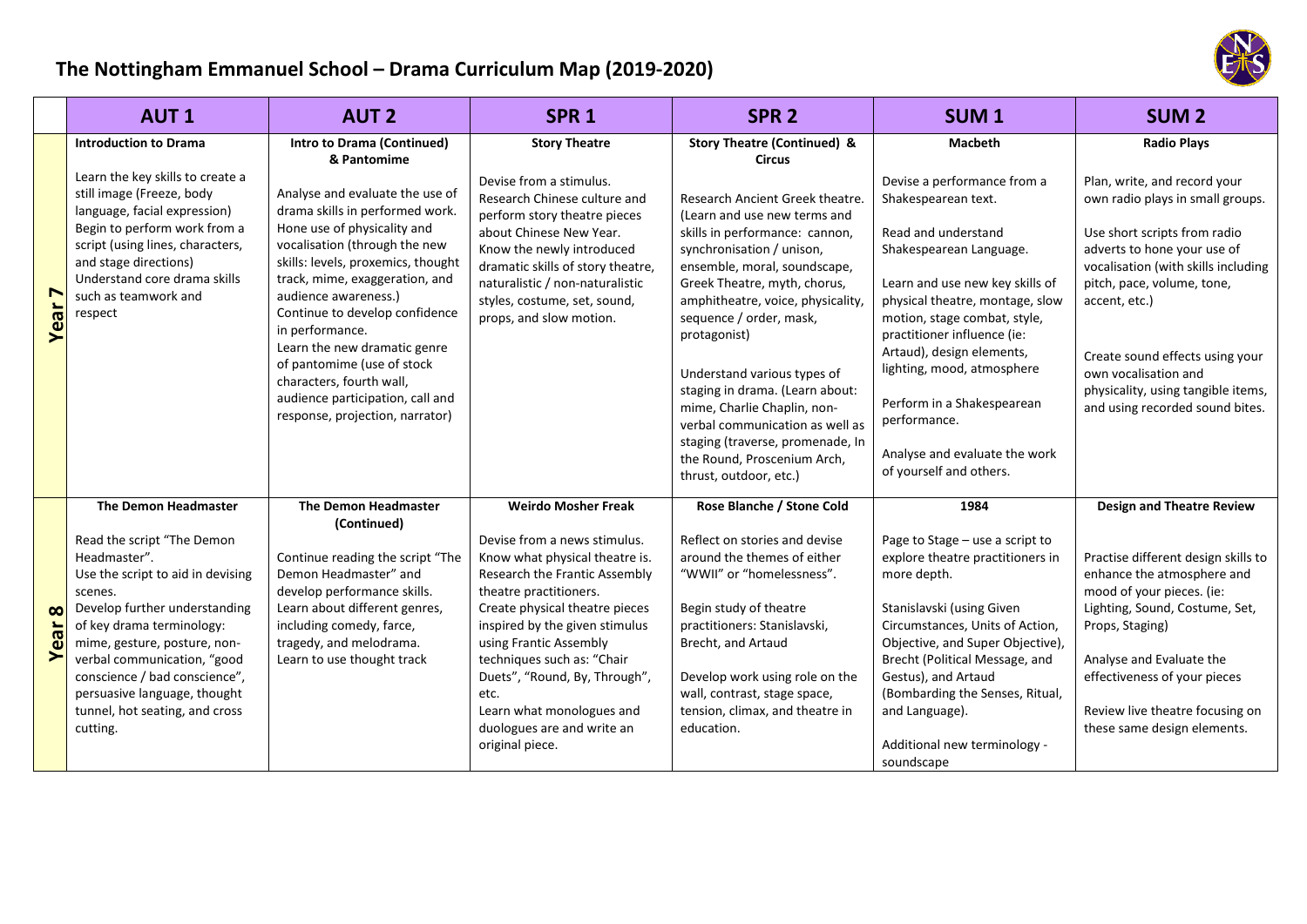|                                                        | An Introduction to                                                                                                                                                                                                                                                                                                                                                                                                                                                                                                                             | An Introduction to                                                                                                                                                                                                                                | Panto Performance &                                                                                                                                                                                                                                                                                                                          | <b>Understanding the Performing</b>                                                                                                                                                                                                                                                                                                                                                                                                                 | <b>Responding to a set Stimulus</b>                                                                                                                                                                                                                                                                                                                                                                                                           | <b>Perform and Evaluate</b>                                                                                                                                                                                                                                                                                                                                                |
|--------------------------------------------------------|------------------------------------------------------------------------------------------------------------------------------------------------------------------------------------------------------------------------------------------------------------------------------------------------------------------------------------------------------------------------------------------------------------------------------------------------------------------------------------------------------------------------------------------------|---------------------------------------------------------------------------------------------------------------------------------------------------------------------------------------------------------------------------------------------------|----------------------------------------------------------------------------------------------------------------------------------------------------------------------------------------------------------------------------------------------------------------------------------------------------------------------------------------------|-----------------------------------------------------------------------------------------------------------------------------------------------------------------------------------------------------------------------------------------------------------------------------------------------------------------------------------------------------------------------------------------------------------------------------------------------------|-----------------------------------------------------------------------------------------------------------------------------------------------------------------------------------------------------------------------------------------------------------------------------------------------------------------------------------------------------------------------------------------------------------------------------------------------|----------------------------------------------------------------------------------------------------------------------------------------------------------------------------------------------------------------------------------------------------------------------------------------------------------------------------------------------------------------------------|
|                                                        | <b>Performance Skills</b>                                                                                                                                                                                                                                                                                                                                                                                                                                                                                                                      | <b>Performance Skills</b>                                                                                                                                                                                                                         | <b>Developing Performance Skills</b>                                                                                                                                                                                                                                                                                                         | <b>Arts Industry</b>                                                                                                                                                                                                                                                                                                                                                                                                                                | and Audience                                                                                                                                                                                                                                                                                                                                                                                                                                  |                                                                                                                                                                                                                                                                                                                                                                            |
| <b>BTEC</b><br>$\sigma$<br><b>Year</b>                 | Focus on performing skills and<br>techniques: stage combat, vocal<br>skills, physical skills. These all<br>feed into a final performance -<br>Epic Theatre - Cinderella Panto                                                                                                                                                                                                                                                                                                                                                                  | Continued<br>Create a pantomime<br>performance<br>Develop skills in understanding<br>how to play a character through<br>use of voice and physicality.<br>Script learning and learn how to<br>direct a scene or take direction.                    | Perform pantomime to an<br>audience.<br>Focus on how to apply skills<br>learnt last term to devised work<br>and exploring physical theatre.<br>Develop research techniques<br>focusing on different genres of<br>theatre or specific theatre<br>practitioners.                                                                               | Explore practitioners and<br>theatre styles.<br>Explore jobs in the industry.                                                                                                                                                                                                                                                                                                                                                                       | Use skills and practices learnt<br>over the course of Year 9 to<br>devise a piece of drama for a<br>specific performance audience.<br>Focus: Frantic Assembly and<br>physical theatre technique.<br>Use log books to show<br>individual process and<br>development of own skills.                                                                                                                                                             | Perform pieces and evaluate<br>work in a written format.                                                                                                                                                                                                                                                                                                                   |
| GCSE<br>Edexcel<br>$\overline{\mathbf{C}}$<br>ear<br>⋝ | <b>Devising from a Stimulus</b><br>(Students will work from 1-3)<br>stimuli: aural / image / poetry/<br>extract / theme)<br>Work in groups to create a<br>devised performance. Practise<br>the component in preparation<br>for the end of the year when<br>students will create their final<br>Component 1 performance and<br>portfolio, which will be<br>submitted to the exam board<br>for their GCSE.<br>Skills: Characterisation,<br>vocalisation, physicality, style,<br>analysis, evaluation, research,<br>showing creating as a process | <b>Devising (Continued)</b><br><b>Performance &amp; Written</b><br>Portfolio<br>Perform devised work for an<br>audience.<br>Create a written portfolio<br>throughout that is in line with<br>Edexcel's Component 1.<br>(Responses to 6 Questions) | <b>Blood Brothers</b><br>Component 2: Blood Brothers<br>Students will bring a scripted<br>performance to life. Page to<br>Stage - Acting skills,<br>Interpretation & Evaluation<br>Components 1 & 3<br>Alternate lesson<br>Practical - focus on how to<br>generate ideas from a stimuli<br>Theory - An Inspector Calls -<br>Exam preparation | <b>Blood Brothers (Continued)</b><br>Perform two pieces (a<br>combination of group,<br>monologue, or duologue).<br>Continue theory lessons on An<br>Inspector Calls in preparation<br>for Component 3 exam in Year<br>11.<br>Focus on making choices from<br>the point of view of:<br>Performer - vocalisation &<br>physicality<br>Directing - of performers and<br>designers<br>Designers - set, staging, sound,<br>lighting, costume, props, etc. | <b>Component 1: Devising from</b><br><b>Stimulus &amp; Written Portfolio</b><br>Create a devised performance<br>from a stimulus in groups. (This<br>will become their final<br>Component 1 grade for GCSE)<br>Students will keep a written<br>diary of choices they made with<br>their groups, and reasons why<br>these were made. These will be<br>used to create their final<br>Written Portfolios for their<br>Component 1 grade for GCSE) | <b>Component 1 Performance and</b><br><b>Portfolio Submissions</b><br>Final Performance for<br>Component 1 Devised Group<br>Pieces.<br>Component 1 Portfolio<br>completed.<br>(Final GCSE C1 Grade)<br>Component 3: Focus on Live<br>Theatre Performance and Set<br>Text: "An Inspector Calls" -<br>exam style questions<br>(How to respond with Live<br>theatre in mind.) |